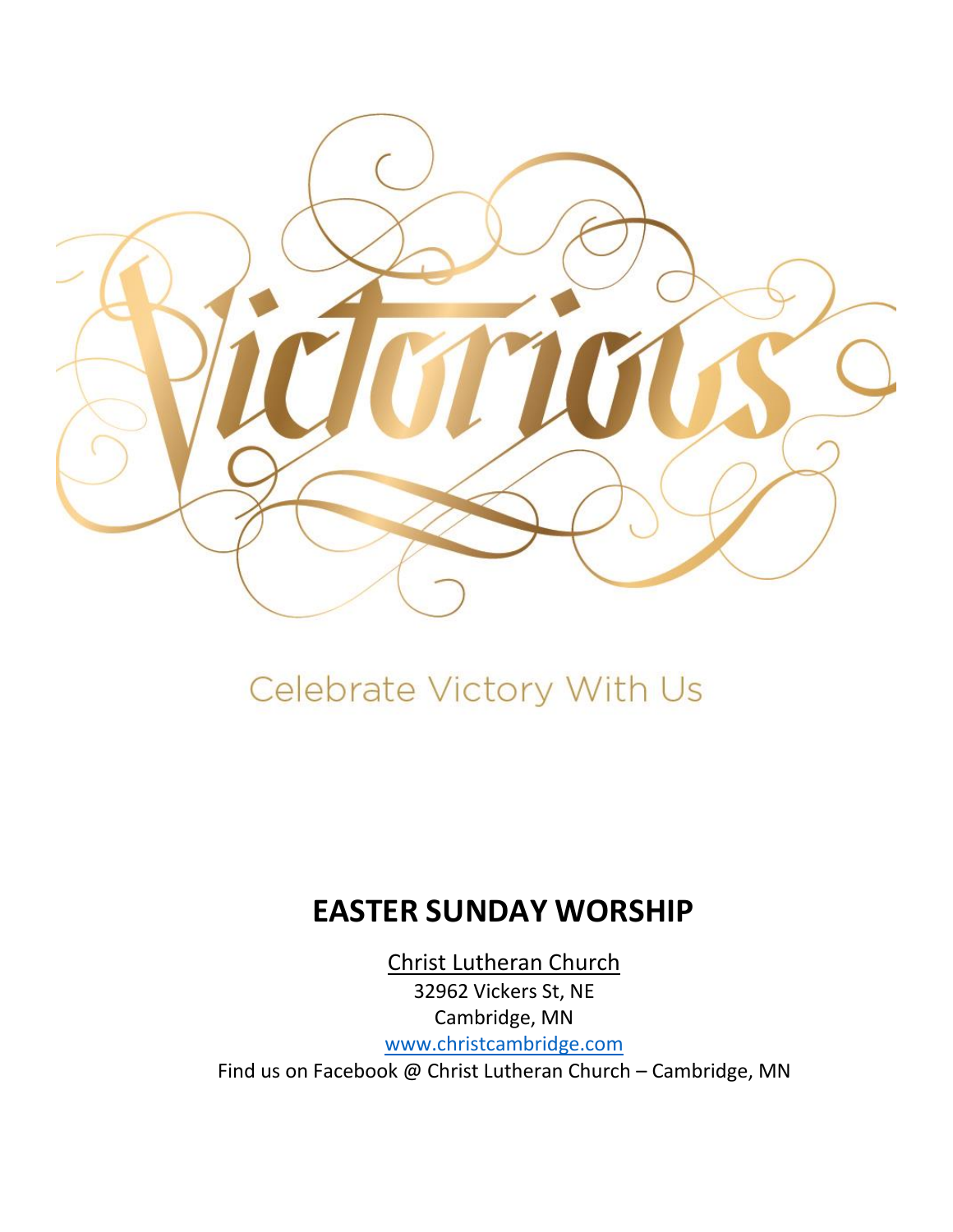#### Pastor's Welcome

*Please Stand.* GATHERING L: He is risen! **C: He is risen indeed!** L: This is the day the Lord has made: **C: Let us rejoice and be glad in it.** L: The Lord's right hand is lifted high; **C: The Lord's right hand has done mighty things!** WE SING HYMN 714 v.5

L: He is risen!

**C: He is risen indeed. Alleluia!**

L: How good it is to sing praise to our God, how pleasant and fitting to praise him!

**C: I will praise the Lord all my life; I will sing praise to my God as long as I live.**

L: Sing to the Lord a new song, for he has done marvelous things.

**C: His right hand and his holy arm have worked salvation for him.**

L: He is risen!

**C: He is risen indeed!**

**HYMN – " CHRIST HAS ARISEN, A[LLELUIA](https://youtu.be/OX-Xt-vBYPc)" VS. 1-3** ( #719 IN BLUE HYMNAL)

# **CONFESSION & ABSOLUTION:** (Psalm 103)

L: Praise the LORD, O my soul; all my inmost being, praise his holy name. Praise the LORD, O my soul, and forget not all his benefits—

# **C: Who forgives all your sins and heals all your diseases, who satisfies your desires with good things so that your youth is renewed like the eagle's.**

L: The LORD works righteousness and justice for all the oppressed. He made known his ways to Moses, his deeds to the people of Israel: The LORD is compassionate and gracious, slow to anger, abounding in love. He will not always accuse, nor will he harbor his anger forever;

**C: He does not treat us as our sins deserve or repay us according to our iniquities, or as high as the heavens are above the earth, so great is his love for those who fear him; as far as the east is from the west, so far has he removed our transgressions from us.** 

L: As a father has compassion on his children, so the LORD has compassion on those who fear him; for he knows how we are formed, he remembers that we are dust.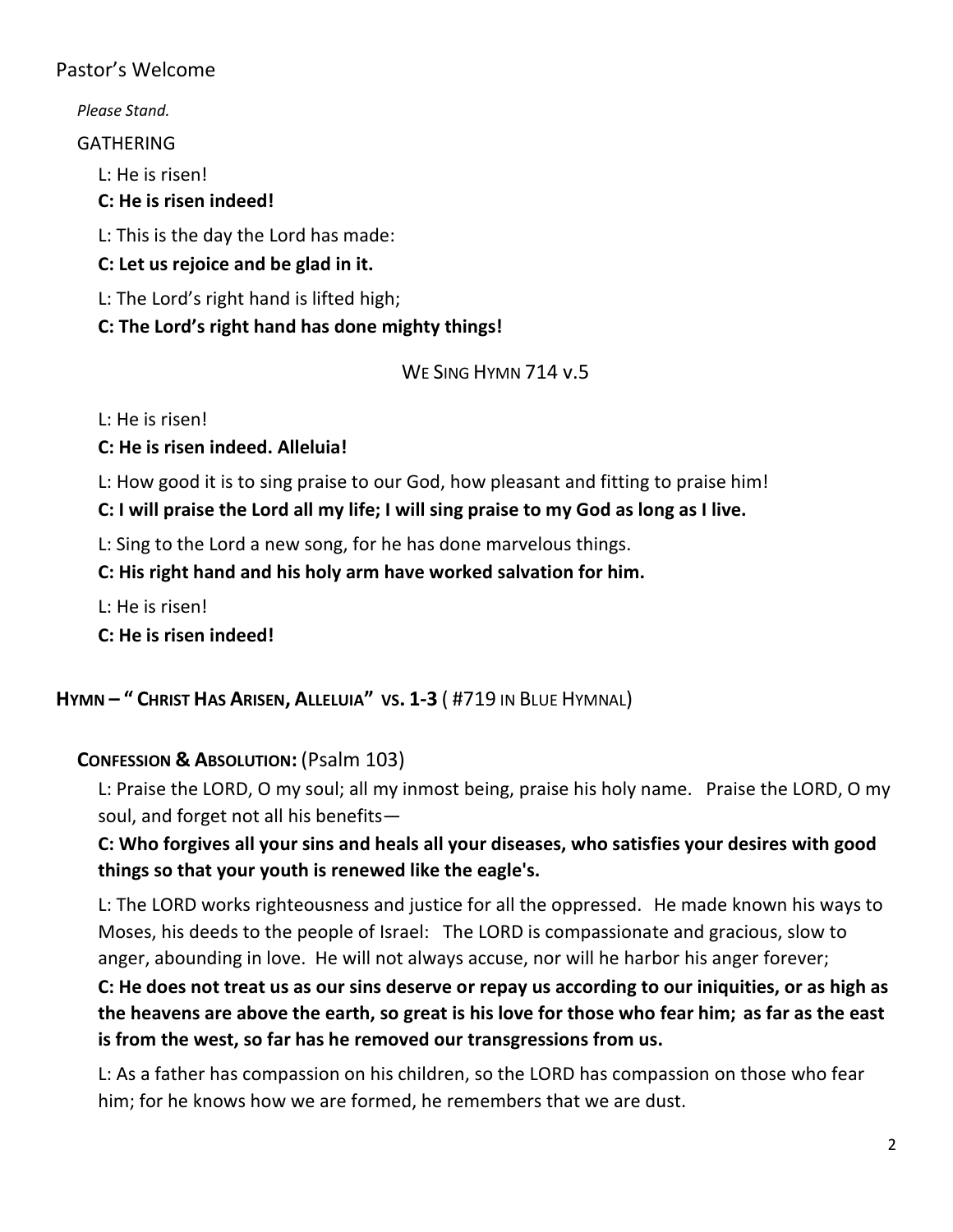**C: As for man, his days are like grass, he flourishes like a flower of the field; the wind blows over it and it is gone, and its place remembers it no more.** 

L: But from everlasting to everlasting the LORD's love is with those who fear him.

**C: The LORD has established his throne in heaven, and his kingdom rules over all.** 

L: The work of the Lord is great and glorious, his name is worthy of praise.

**Soloist – "The Power of the Cross"**



# The Easter Story Matthew 28:1-15, Mark 16:1-16, Luke 24:1-36, John 20:19-31 "Jesus Lives!"

L: After the Sabbath, at dawn on the first day of the week, very early in the morning, the women took the spices they had prepared and went to the tomb. Mary Magdalene, Mary the mother of James, Salome and other women bought spices so that they might go to anoint Jesus' body. They were on their way to the tomb and they asked each other, "Who will roll the stone away from the entrance of the tomb?"

**C: There was a violent earthquake, for an angel of the Lord came down from heaven and, going to the tomb, rolled back the stone and sat on it. His appearance was like lightning, and his clothes were white as snow. The guards were so afraid of him that they shook and became like dead men.** 

L: But when the women looked up, they saw that the stone, which was very large, had been rolled away. Mary Magdalene went to the tomb and saw that the stone had been removed from the entrance.

**C: So she came running to Simon Peter and the other disciple, the one Jesus loved, and said, "They have taken the lord out of the tomb, and we don't know where they have put him." So Peter and the other disciple started for the tomb.**

L: When the other women entered, they did not find the body of the Lord Jesus. While they were wondering about this, suddenly two men in clothes that gleamed like lightening stood beside them.

**C: The angel said to the women: "Don't be alarmed," he said. "You are looking for Jesus the Nazarene, who was crucified. He has risen! He is not here. See the place where they laid him. But go, tell his disciples and Peter, `He is going ahead of you into Galilee.**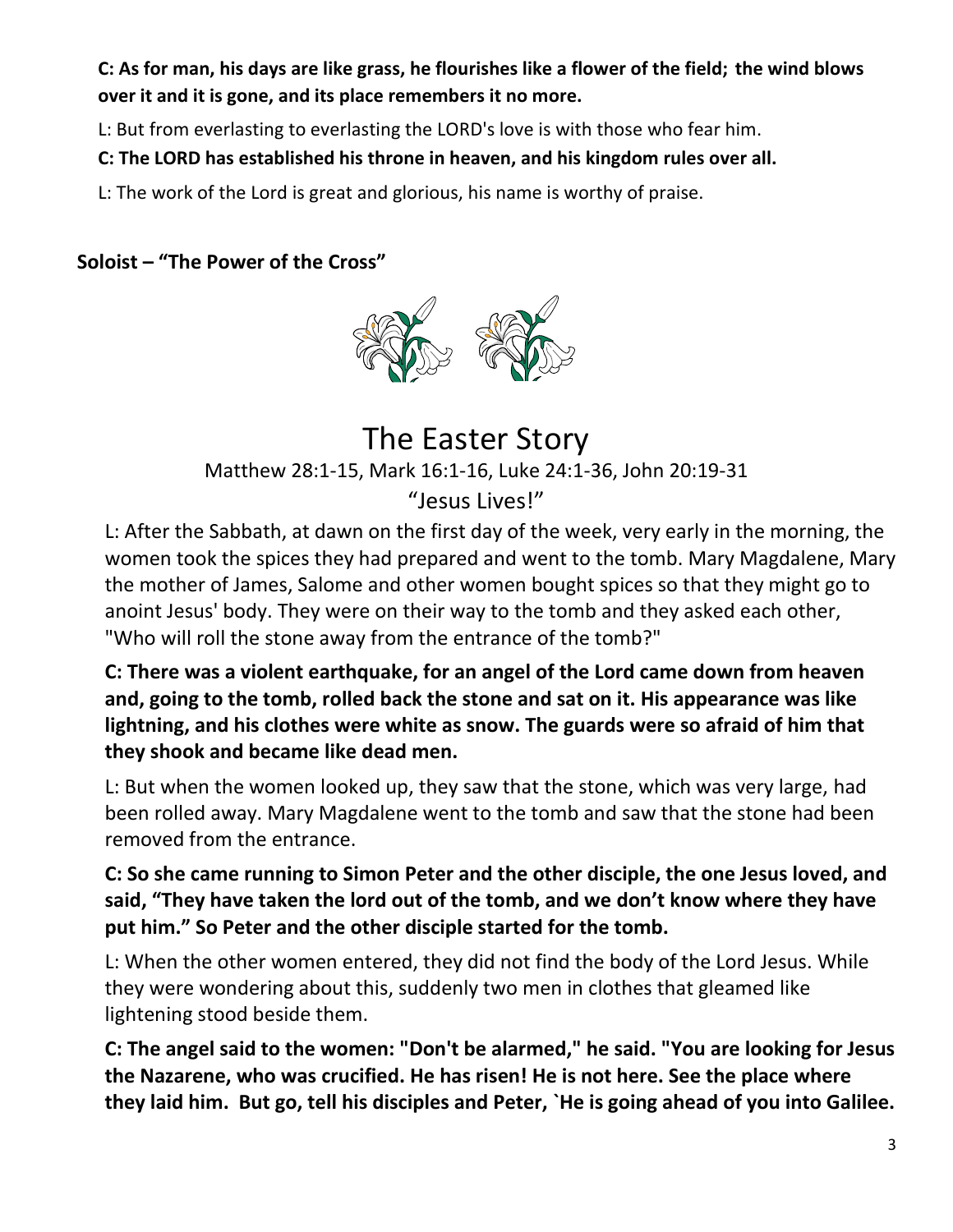# **There you will see him, just as he told you."**

L: Trembling and bewildered, the women went out and fled from the tomb. They said nothing to anyone, because they were afraid. Suddenly Jesus met them. "Greetings," he said.

# **C: They came to him, clasped his feet and worshiped him. Then Jesus said to them,**

L: "Do not be afraid. Go and tell my brothers to go to Galilee; there they will see me. "While the women were on their way, some of the guards went into the city and reported to the chief priests everything that had happened. When the chief priests had met with the elders and devised a plan, they gave the soldiers a large sum of money, telling them,

# **C: "You are to say, `His disciples came during the night and stole him away while we were asleep.' If this report gets to the governor, we will satisfy him and keep you out of trouble."**

L: So the soldiers took the money and did as they were instructed. And this story has been widely circulated among the Jews to this very day.

When these women came back from the tomb, they told these things to the Eleven and to all the others.

# **C: But they did not believe the women, because their words seemed to them like nonsense. Peter and John, however, got up and ran to the tomb. John outran Peter and reached the tomb first. He bent over and looked at the strips of linen lying there, but did not go in.**

L: Then, Simon Peter who was behind him, arrived and went into the tomb. Bending over, he saw the strips of linen lying by themselves, and he went away, wondering to himself what had happened. Finally, the other disciple, who had reached the tomb first, also went inside. He saw and believed. (They still did not understand from Scripture that Jesus had to rise from the dead.) Then the disciples went back to their homes.

# **C: Mary Magdalene stood outside the tomb crying. As she wept, she bent over to look into the tomb and saw two angels in white, seated where Jesus body had been, one at the head, and the other at the foot.**

L: They asked her, "Woman why are you crying?"

# **C: "They have taken my Lord away," she said, "and I do not know where they have put him."**

L: At this, she turned around and saw Jesus standing there, but she did not realize that it was Jesus.

# **C: "Woman," he said, "why are you crying? Who is it you are looking for?"**

L: Thinking he was the gardener, she said,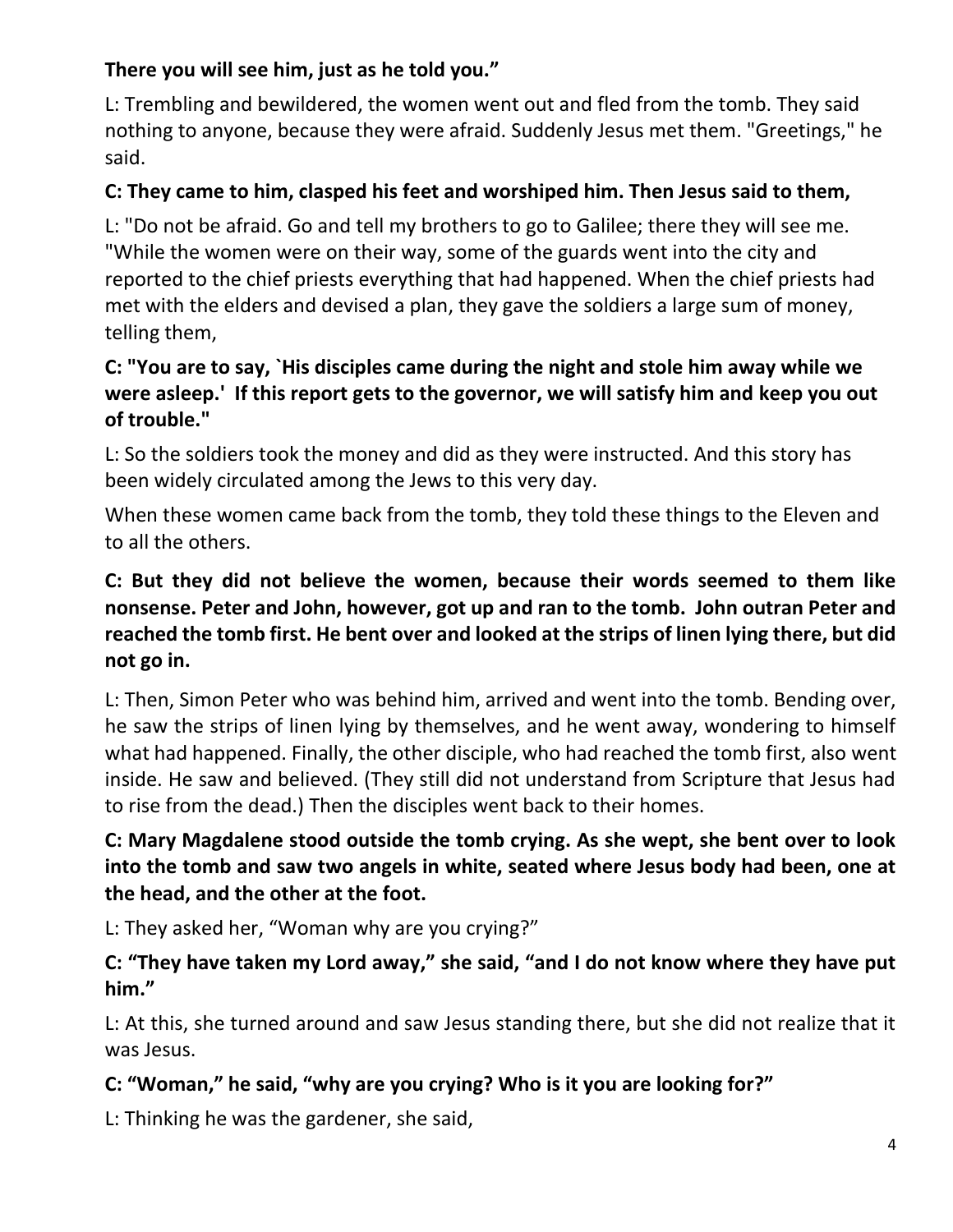## **C: "Sir, if you have carried him away, tell me where you have put him, and I will get him." Jesus said to her, "Mary."**

L: She turned toward him and cried out in Aramaic, "Raboni!" (which means teacher). Jesus said to her, "Do not hold on to me, for I have not yet returned to the Father. Go instead to my brothers and tell them, 'I am returning to my Father, and your Father, to my God, and your God.'"

# **C: Mary Magdalene went to the disciples with the news; "I have seen the Lord!" And she told them that he had said these things to her.**

#### **Hymn – "Awake, My Heart, with Gladness" vs. 1-3** (#156 in Red Hymnal)

# SERMON John 20:1-18 Theme: Victorious: "Identity"

Early on the first day of the week, while it was still dark, Mary Magdalene went to the tomb. She saw that the stone had been taken away from the tomb. <sup>2</sup> So she left and ran to Simon Peter and the other disciple, the one Jesus loved. "They have taken the Lord out of the tomb," she told them, "and we don't know where they put him!" <sup>3</sup> So Peter and the other disciple went out, heading for the tomb. <sup>4</sup> The two were running together, but the other disciple outran Peter and got to the tomb first.<sup>5</sup> Bending over, he saw the linen cloths lying there, yet he did not go in. <sup>6</sup> Then Simon Peter, who was following him, arrived and went into the tomb. He saw the linen cloths lying there. <sup>7</sup> The cloth that had been on Jesus' head was not lying with the linen cloths, but was folded up in a separate place by itself. <sup>8</sup> Then the other disciple, who arrived at the tomb first, also entered. He saw and believed. <sup>9</sup> (They still did not yet understand the Scripture that he must rise from the dead.) <sup>10</sup> Then the disciples went back to their homes.  $11$  But Mary stood outside facing the tomb, weeping. As she wept, she bent over, looking into the tomb. <sup>12</sup> She saw two angels in white clothes sitting where the body of Jesus had been lying, one at the head and one at the feet. <sup>13</sup> They asked her, "Woman, why are you weeping?" She told them, "Because they have taken away my Lord, and I don't know where they have laid him." <sup>14</sup> After she said this, she turned around and saw Jesus standing there, though she did not know it was Jesus. <sup>15</sup> Jesus said to her, "Woman, why are you weeping? Who are you looking for?" Supposing he was the gardener, she replied, "Sir, if you carried him off, tell me where you laid him, and I will get him." <sup>16</sup> Jesus said to her, "Mary." She turned and replied in Aramaic, *"Rabboni!"* (which means, "Teacher"). <sup>17</sup> Jesus told her, "Do not continue to cling to me, for I have not yet ascended to my Father. But go to my brothers and tell them, 'I am ascending to my Father and your Father-to my God and your God." <sup>18</sup> Mary Magdalene went and announced to the disciples, "I have seen the Lord!" She also told them the things he said to her.

#### **Hymn – Christ Has Arisen, Alleluia vs. 4-5** (#719 in Blue Hymnal)

 **Offering:** The members of Christ Lutheran join together to do the Lord's work in Cambridge and throughout the world in our church body, the WELS. Guests need not feel obligated to participate in this offering which supports our ministry. You can also make use of online giving through the VancoMobile app or by going to the church's website [\(www.christcambridge.com](http://www.christcambridge.com/)) and selecting the "Donate" tab under "About" in the site menu.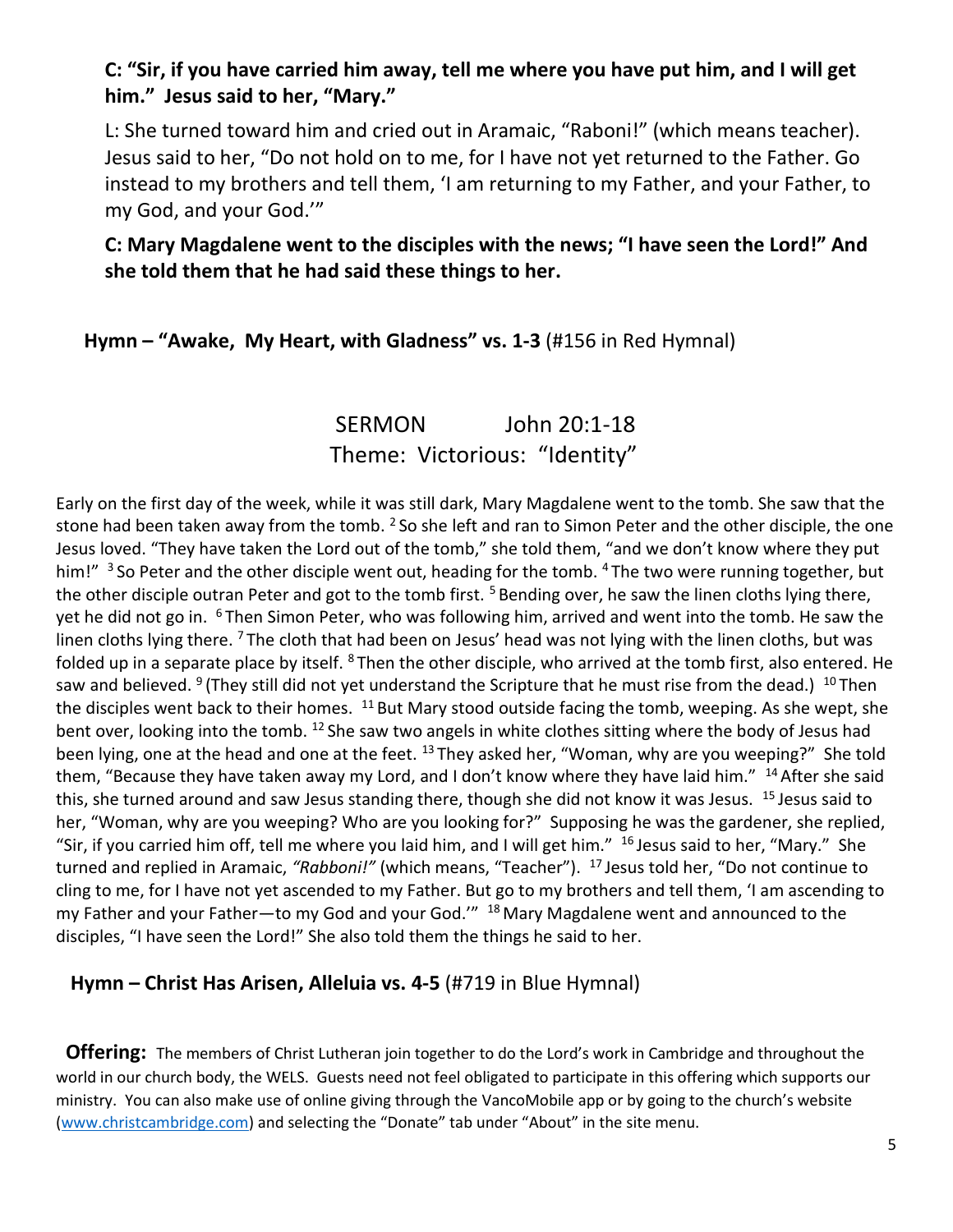# **PRAYER OF THE CHURCH**

L: O Lord God, our strength, our song, and our salvation, you fulfilled your promises by the resurrection of your Son, Jesus Christ, from the dead.

# **C: Thanks be to God! You give us the victory through our Lord Jesus Christ.**

L: In your compassion you sent Christ, the Good Shepherd, who laid down his life to rescue the lost.

# **C: Drive out all doubt and gloom that we may delight in your glorious triumph.**

L: Lift our eyes heavenward to see him who lives to make intercession for the saints, and grant us confidence in the greatness of his power. Keep before us the vision of your redeemed people standing before your throne and singing the song of victory:

# **C: Worthy is the Lamb who was slain to receive wisdom and power and honor and glory and praise.**

L: Make us instruments of your peace as we bring the good news of hope and new life to those around us. Guide us in the use of all that you have entrusted to us: our time, our talents, and our treasures.

# **C: Risen Lord, live in us that we may live for you.**

L: Merciful Lord Jesus, grant healing to the sick, and strengthen the faith of the suffering and the dying. Assure them of your abiding presence, and comfort them with the hope of eternal life. Finally, hear us, Lord, as we bring you our private petitions. Gracious Father, you have restored to us the joy of your salvation. With happy hearts, we come before you and say:

**C: Alleluia! Thanks be to God! Amen.**

#### LORD'S PRAYER *Luke 11:1-4; Matthew 6:9-13*

**Our Father, who art in heaven, hallowed be thy name, thy kingdom come, thy will be done on earth as it is in heaven. Give us this day our daily bread; and forgive us our trespasses, as we forgive those who trespass against us; and lead us not into temptation, but deliver us from evil. For thine is the kingdom and the power and the glory forever and ever. Amen.**

# **Hymn – "At the Lamb's High Feast We Sing"** (#141 in Red Hymnal)

#### WORDS OF INSTITUTION **1.1.23-25** 100 MM and the set of the set of the set of the set of the set of the set of the set of the set of the set of the set of the set of the set of the set of the set of the set of the set of th

L: Our Lord Jesus Christ, on the night he was betrayed, took bread; and when he had given thanks, he broke it and gave it to his disciples, saying, "Take and eat; this is my body, which is given for you. Do this in remembrance of me."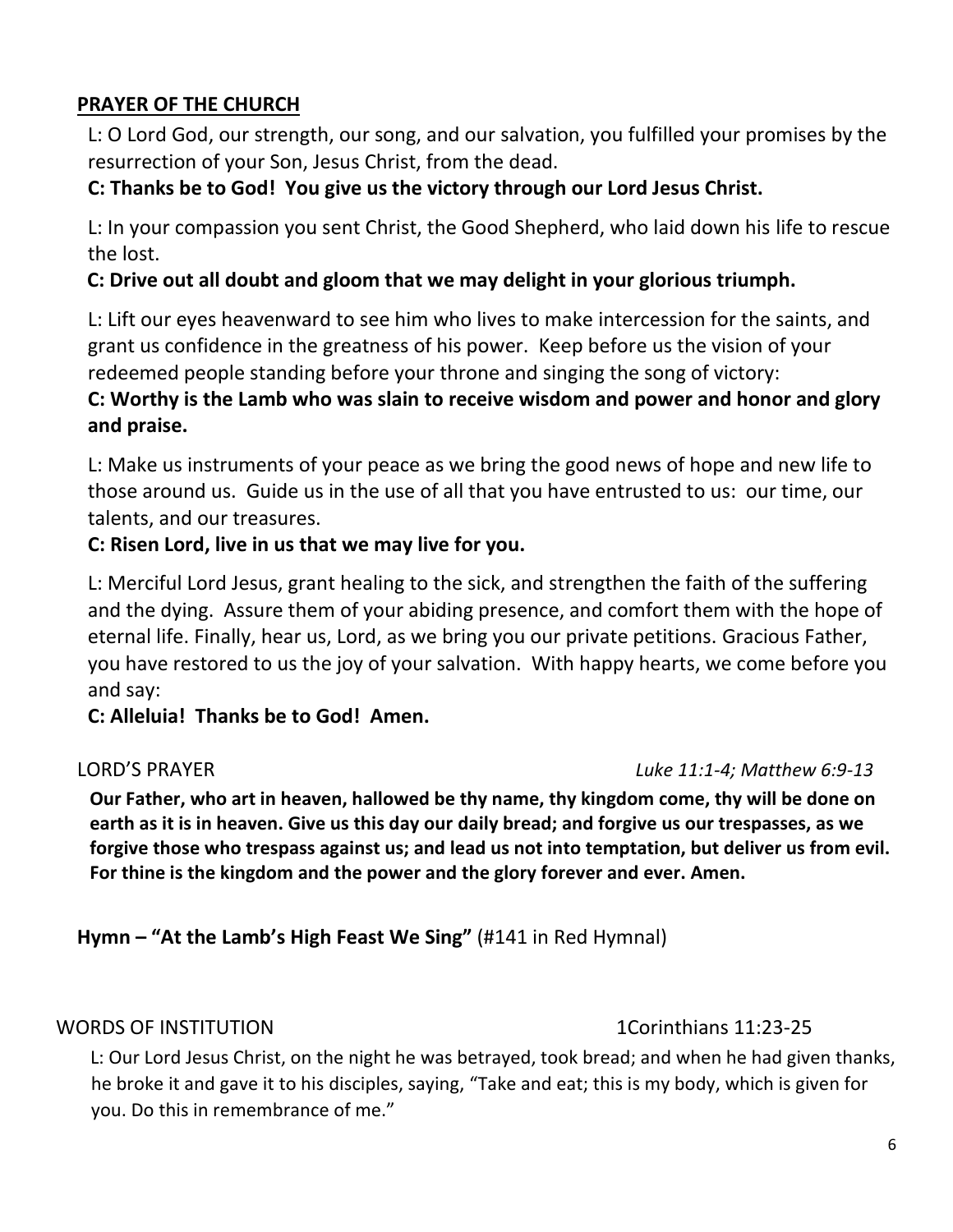Then he took the cup, gave thanks, and gave it to them, saying, "Drink from it, all of you; this is my blood of the new covenant, which is poured out for you for the forgiveness of sins. Do this, whenever you drink it, in remembrance of me."

The peace of the Lord be with you always.

#### **C: AMEN**

#### DISTRIBUTION OF THE SACRAMENT

*God tells us in the Bible that his Supper is for sinners who are accurately instructed in his word, who examine themselves by living in repentance, and who recognize the miraculous real presence of Jesus' body and blood. It is our joy and honor to use God's Hoy Word. Therefore, we invite only current members of Christ, (and those from sister WELS and ELS congregations) come forward to receive the Sacrament at the direction of the ushers. If you have questions, please speak with Pastor before taking part in the sacrament. He welcomes the chance to study what God says with you. And thanks so much for honoring God's Word in this manner.*

# **Children's Message**

#### **Easter Benediction**

May the God of peace, who through the blood of the eternal covenant brought back from the dead our Lord Jesus Christ, that Great Shepherd of the sheep, equip you with everything good for doing his will and may he work in us what is pleasing to him, through Jesus  $\mathbb F$  Christ, to whom be glory forever and ever. Amen.

# **Closing Hymn – "I Know that My Redeemer Lives"** (#152 in Red Hymnal)

(9:00 Service Note – All sing verses 1, 5, 8. Soloist will sing verse 4. Women will sing verses 2 & 6. Men will sing verses 3 & 7)

Thank you to the musicians who helped beautify our worship service. Pianist: Karen Panning Trumpet: Joella Sorgert Tambourine: Tom Panning Soloist: Anne Mundt Thank you to the Church Council for organizing and serving the Easter breakfast.